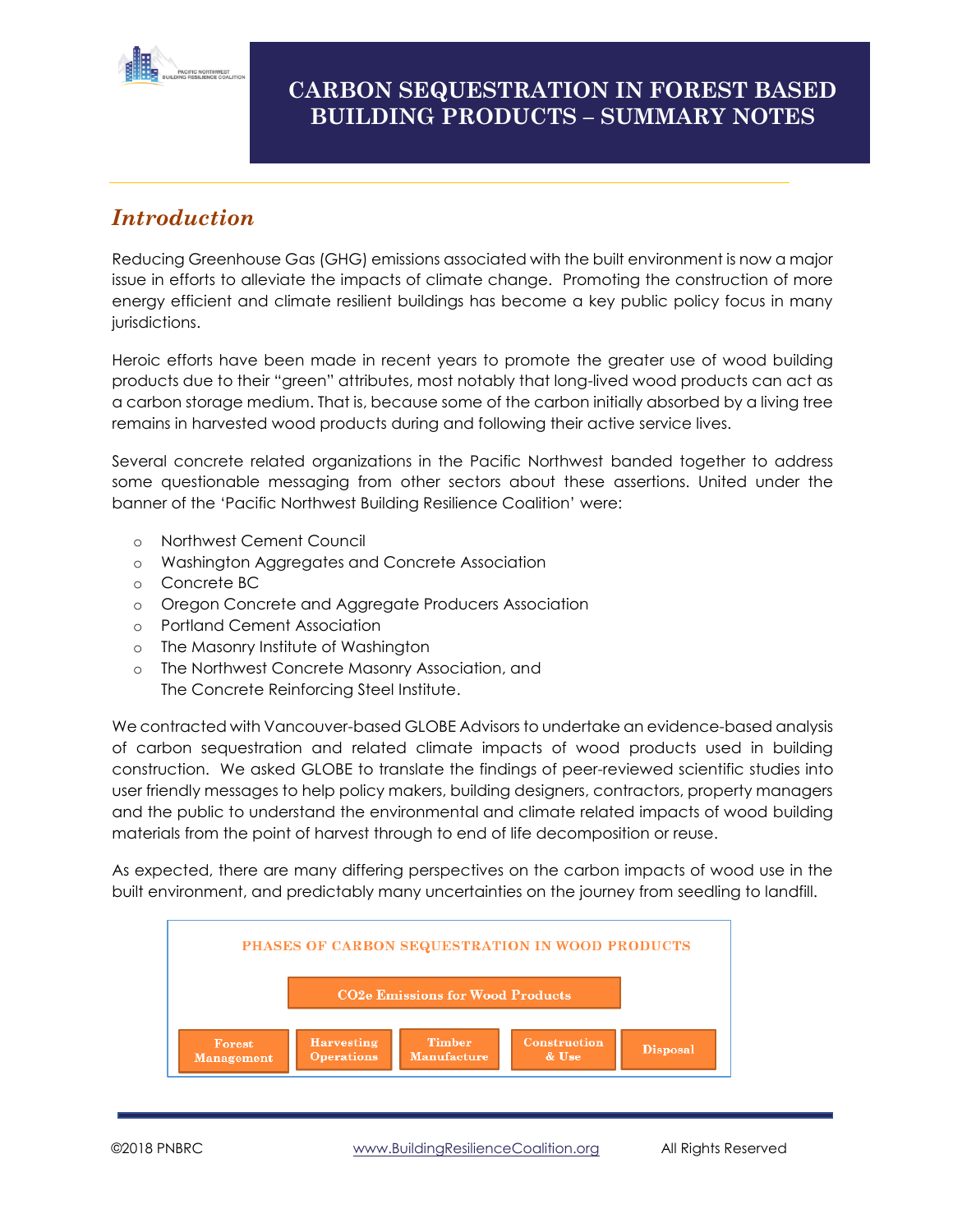

## *Findings from the Analysis*

- The analysis confirmed is that the full story about carbon sequestration in our forests, the impacts of wood harvesting and manufacturing, and the use of wood in the built environment, was not being accounted for in the more commonly reported studies and statistics.
- Nor was it being reported on in a balanced way in much of the promotional literature supportive of greater use of wood, particularly for tall structures incorporating mass timber building products.
- In very broad terms, forest management practices, as well as the impacts of climate change are altering the current an future stock of carbon sequestered in our forests.
- So too, the harvesting of wood and the conversion of that wood into either longlasting or short-term products has a climate-related impact that is not always well described in published statistics or studies.
- Aside from the fact that a relatively small amount of the carbon initially sequestered in a living tree ends up in a long-lasting wood product, the carbon emissions over the life span of a building far outweigh the initial embedded carbon of building materials.
- Life cycle analysis comparisons of building materials types are of questionable value given the multiplicity of factors in play.
- Over the lifetime of a building, design and location factors are more important than the greenness of the building materials used in its construction.
- The GLOBE analysis revealed there is considerable uncertainty in the field work regarding the carbon-related behavior of wood in landfills.
- There is a huge disparity between lab models in terms of predicted rate and extent of decay and associated emissions.
- Simply put, not enough is known about the effects of landfilling to make concrete claims, especially in the wet regions of the Pacific Northwest.
- Accounting for carbon, either sequestered or released into the atmosphere on a 'cradle-to-grave basis, is an extremely complex, and often misunderstood endeavour.
- In broad terms, all sources of emissions are not always included in carbon accounting models, or reported in official statistics.
- For example, in all three jurisdictions, British Columbia, Washington and Oregon, biogenic emissions for forestry and forest products, while measured but are not included in the official provincial and state greenhouse gases emissions totals, on the premise of 'carbon neutrality'.
- The carbon neutrality hypothesis asserts these emissions represent only the return to the atmosphere of the carbon originally absorbed by trees while living. As such they can be considered 'net neutral' and need not be counted in official statistics.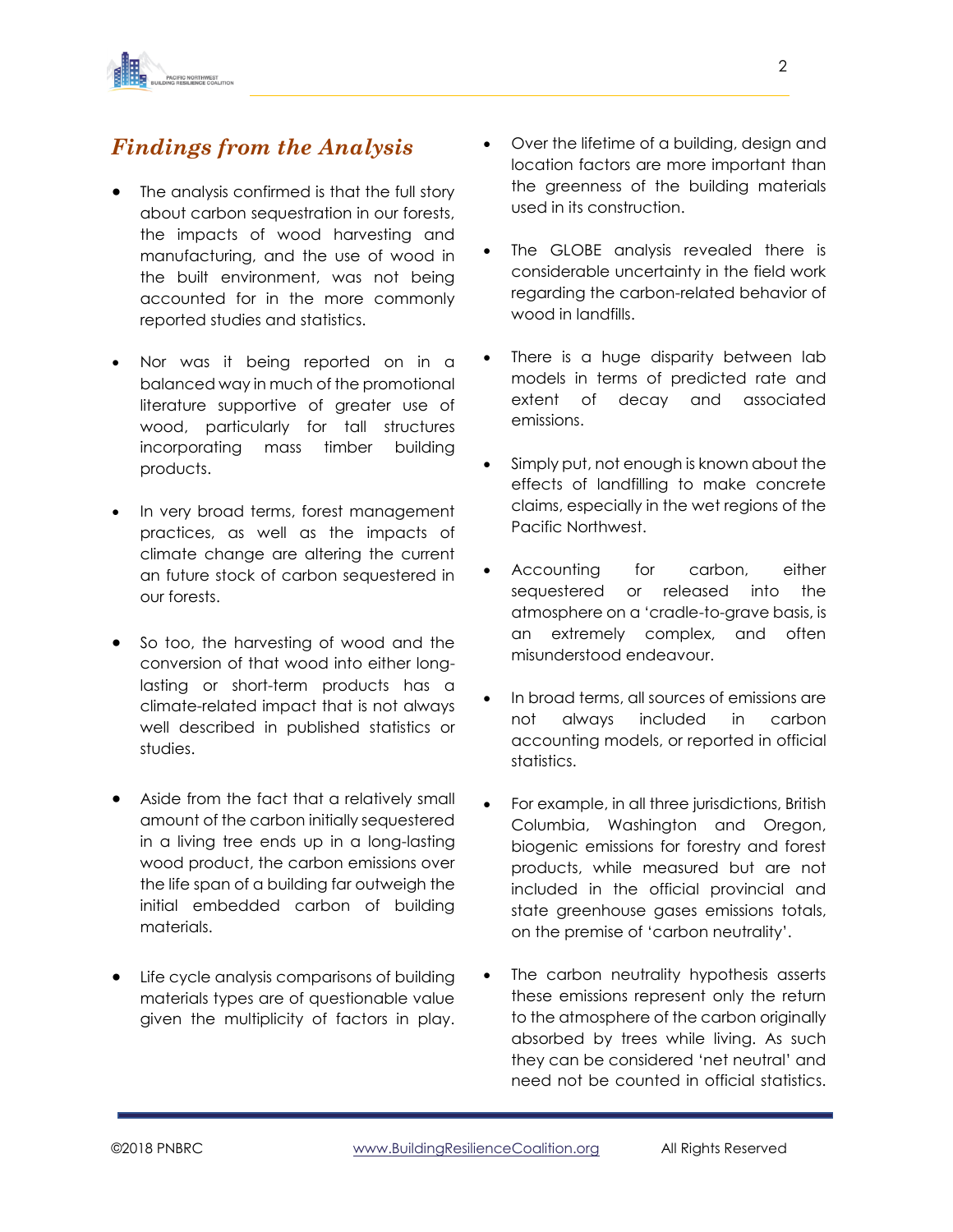

- From a climate change perspective, when wood is harvested, transported, converted to building products, or burned, it generates carbon emissions with immediate impacts.
- The simple fact is that carbon emissions are carbon emissions. Separating out 'green emissions' from 'black emissions' is an artificial distinction at best.
- Full carbon accounting for wood products should include all emissions, both industrial and biogenic, from cradle-to-grave, alongside net carbon sequestered.
- That is why it is important to include all emissions in wood product carbon accounting from point of origin and manufacture, to use in a building, and eventually to the point of decommissioning and disposal.
- One of the overriding facts that emerged from the GLOBE analysis was the enormous complexity of the many issues pertaining to carbon sequestration in wood based building products, and the wide diversity of expert opinion on these issues.

#### *Key Messages*

The key messages emerging from the analysis are as follows:

#### *Carbon in the Forests*

• Pacific Northwest forests are the "sequestration champions" of North America, accounting for ten of the nation's top carbon-storing forests. Acreper-acre, the region's standing trees and soil organic carbon are among the most productive carbon sinks in the world.

- Old-growth forests in the Pacific Northwest store more carbon per unit area than any other biome on our planet. Due to their far greater carbon storage, logging, and conversion of these forests to managed stands, incurs a carbon debt that could take up to two centuries to repay.
- Old-growth forests in the Pacific Northwest are unequivocally a non-renewable resource.
- Many carbon sequestration models assume that wood is being harvested from sustainably managed forests. However, many of the studies reviewed for this report suggest that not all forests in the United States are being sustainably managed from a carbon perspective.
- Forest management policies and practices are critical elements determining the extent of carbon that is sequestered in our forests. A sustainably managed forest that encourages healthy and robust growth may have a higher rate of CO2 absorption over the long term.
- Rotation lengths for certain fast growing evergreen species in parts of the Pacific Northwest can be very short, 25 - 35 years in some cases. This can have deleterious effects on long-term sequestration productivity, soil carbon stock, and many other environmental impact areas, such as biodiversity.
- While some argue that young trees grow faster than mature ones, and therefore sequester atmospheric carbon more productively, current research shows that the rate of tree growth, and of carbon storage, increases continuously with size (and age) for up to 175 years.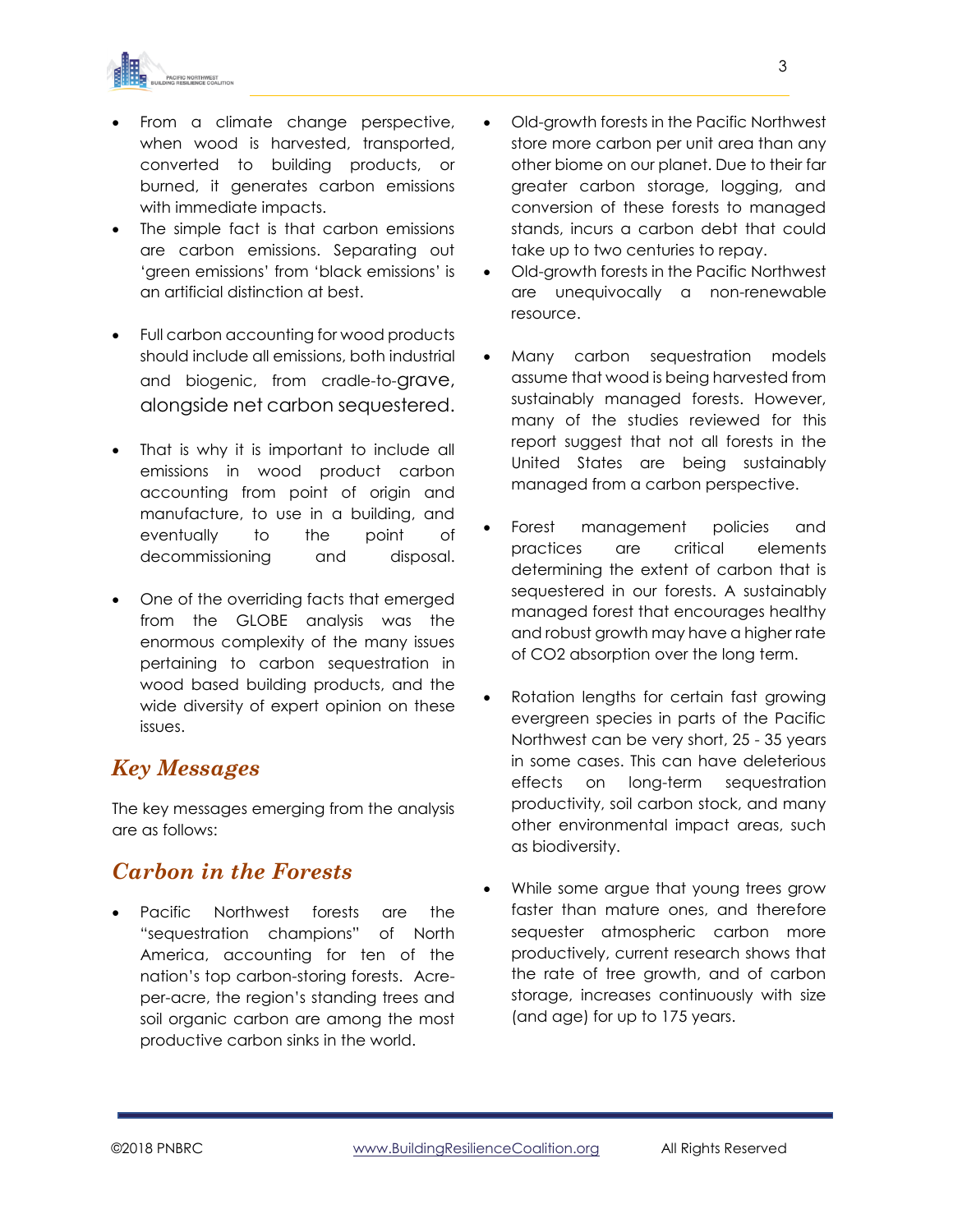

• While the rate of carbon absorption varies with species, simulations show that with a 50-year rotation in various tree species common in Pacific Northwest ecosystems, less than 40% of the carbon initially harvested from a mature stand is reabsorbed by growing trees.

### *Harvesting Carbon*

- Forest ecosystem carbon resides in several pools, including the soil, below ground biomass, live trees, dead trees, and biomass on the forest floor. Soil organic carbon is the largest pool, making up nearly 50% of total ecosystem carbon in many of the Pacific Northwest forests.
- The disruption to soil carbon pools is not always accounted for in sequestration models, despite unambiguous evidence that this pool can be adversely affected by logging, especially clear cutting.
- Carbon sequestration models and studies do not consider the effects of conversion from old to young growth forests, and the irreversible loss of carbon capital this entails.
- Because of soil conditions specific to the Pacific Northwest, harvesting residue and waste (slash) is burned or left to decompose on the forest floor, the latter practice being necessary to return soil nutrients to the ecosystem. Either way, there are large associated carbon emissions.

#### *Manufacturing Wood Products*

• It is estimated that of the carbon initially stored in a living tree, only fifteen to thirty percent is transferred to long-lived wood products.

- In many mills only, half of a log entering a sawmill ends up lumber or veneer, the remainder being burned for energy or used for pulp and paper production.
- The wood product mills in the Pacific are mostly powered by burning waste wood residues or biofuels.
- Based on current carbon protocols, these biomass emissions are exempt and not officially included in the respective jurisdictions' official greenhouse gas books.

#### *Carbon in the Built Environment*

- As much as 90% of the emissions of a building are incurred over its Use Phase. The initial embodied energy of a building's materials is a relatively small portion of its overall footprint.
- The focus on 'carbon sequestration' in wood products is centered on initial embodied energy of wood products, in other words, on only 10% of the issue. Most sequestration models do not consider operational (i.e. lifetime Use Phase) energy emissions.
- Many factors effect a building's lifetime emissions beyond choice of materials, including location, design, and construction methods. In fact, the building's location may be the key determining factor in the lifetime carbon footprint of a building.
- Life Cycle analysis comparisons of building materials types are of questionable value given the multiplicity of factors in play.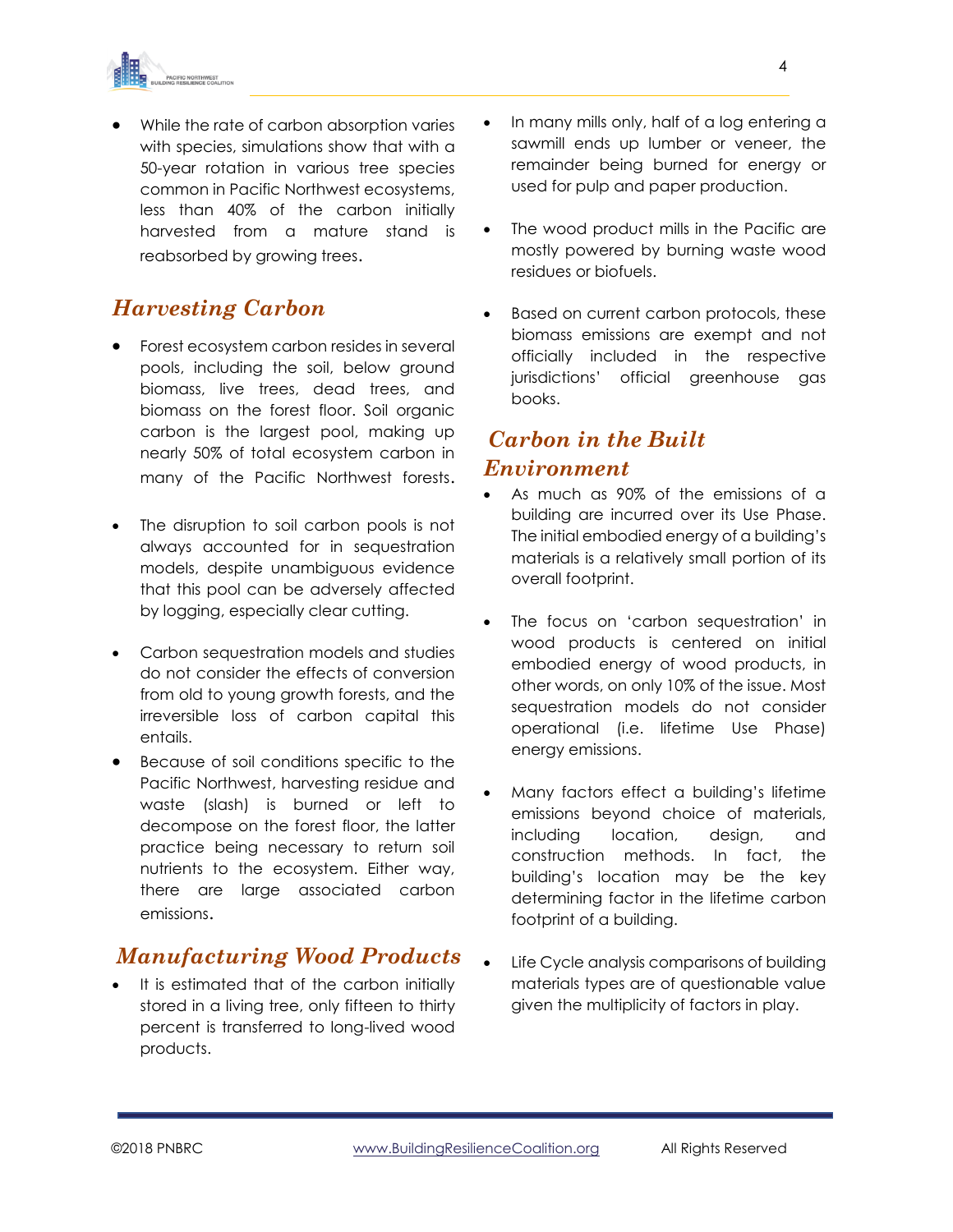

## *End of Life Carbon*

- In landfills, discarded wood is subject to decay which produces roughly equal parts of carbon dioxide and methane gas. Methane has a GHG potential 28-34 times that of CO2. Not all carbon sequestration accounting is sensitive to the full range of decomposition and emissions scenarios for wood placed in landfills.
- Broad conclusions about the permanent sequestration benefits of wood products stored in landfills may be unfounded for the wet conditions of the Pacific Northwest, especially as these landfills are not building and operating moisture-free, dry underground storage units.
- There is considerable uncertainty in the field work relating to wood in landfills. There is a huge disparity between theoretical models in terms of predicted rate and extent of decay and the resultant emissions.
- Simply put, not enough is known about practical landfilling effects to make definitive claims.
- While landfills do house some carbon in waste wood in a semi-permanent state, in a broader context, this is a poor land-use and land management strategy.
- From an optimal use perspective wood should be never landfilled. Disposal of wood in landfills should be a last resort. Recycling and composting are more viable alternatives.
- Methane and carbon dioxide are emitted from wood disposed in landfills. Methane (CH4) is a matter of grave concern as its global warming impact is much higher that of carbon dioxide.

Caution must be taken in projecting model-based simulations into real world situations, particularly regarding the longevity of carbon sequestration of wood products in landfills.

#### *Life Cycle Analysis*

- Not all life cycle modelling includes all emissions from the cradle to the grave. Some models examine only emissions from the cradle to the factory gate. Others include only the factory gate to the grave (landfill). The better models include cradle to factory gate and factory gate to landfill.
- The more commonly used carbon sequestration material tends to focus only on the cradle-to-gate portion of the products life cycle, and the Initial Embodied Energy of wood building products.
- It is inappropriate to draw definitive conclusions about different building materials from comparative life cycle analyses of individual buildings.
- Variables such as raw material sources, harvesting methods, supply chain processes, transportation distances, construction practices, design choices, location, climate, and operating practices, all combine to determine the lifetime carbon footprint of a building.
- Comparing building materials types such as concrete to wood is misleading, as there are far too many other components and variables contributing to a building's embodied emissions.